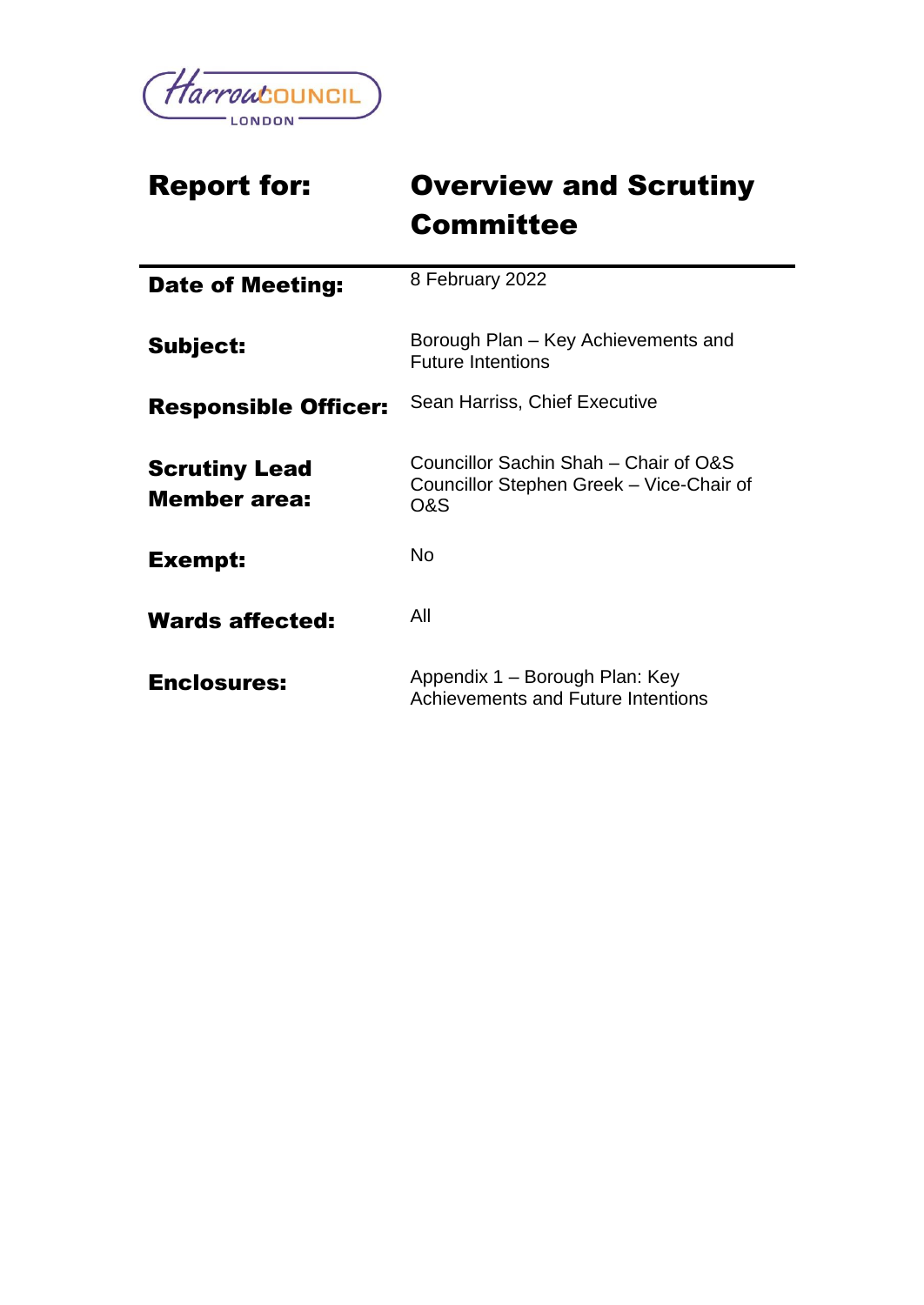## Section 1 – Summary and Recommendations

This report sets out progress to date against our Borough Plan 2020-2030. The Plan has been developed with our partners and voluntary and community sector colleagues in setting out aspirations for the borough for the 2020-2030 decade. This incorporates the council's Corporate Plan in representing our role in delivering the broader partnership agenda and our corporate priorities. Progress and future intentions are presented against each of the eight priority areas and the two cross cutting themes specifically looking at tackling inequality.

### **Recommendations:**

The Overview and Scrutiny Committee is requested to:

- 1. Note the progress to date against delivery of the Borough Plan.
- 2. Consider how scrutiny wants to be involved in the further development of the Borough Plan and for inclusion in the scrutiny work programme.
- 3. Forward scrutiny's comments to Cabinet for its meeting on 10 February 2022.

## Section 2 – Report

### **Introductory paragraph**

This report provides the Overview and Scrutiny Committee with an update on progress against the Borough Plan priorities agreed in February 2020, and further refreshed in November 2020.

Whilst our original plan had been to use 2020 as the year of engagement on the Borough Plan, this has not been possible due to the ongoing Covid pandemic, the country going into lockdowns and the practical implications of social distancing rules. We had also intended to bring the Council Delivery Plan to Cabinet for approval which would set out the Council's shorter-term contribution to the delivery of the Borough Plan and the performance measures against which progress would be assessed. However, organisational capacity has had to be re-prioritised and re-directed towards dealing with the Covid pandemic, with a focus on ensuring we delivered our core services well during this time as well as ensuring we appropriately planned for subsequent waves. The timescales for producing the Council Delivery Plan have therefore had to be extended and the planned community engagement activity has not been able to take place. Yet despite all this, work on delivering against the Borough Plan priorities has continued and it is important for the council to recognise these key areas of progress and set down markers for future intentions against the Borough Plan's priorities.

## **Background**

Developed in partnership with key public sector providers in the borough and colleagues from the voluntary and community sector, our Borough Plan sets out aspirations for the borough over the 2020-2030 decade.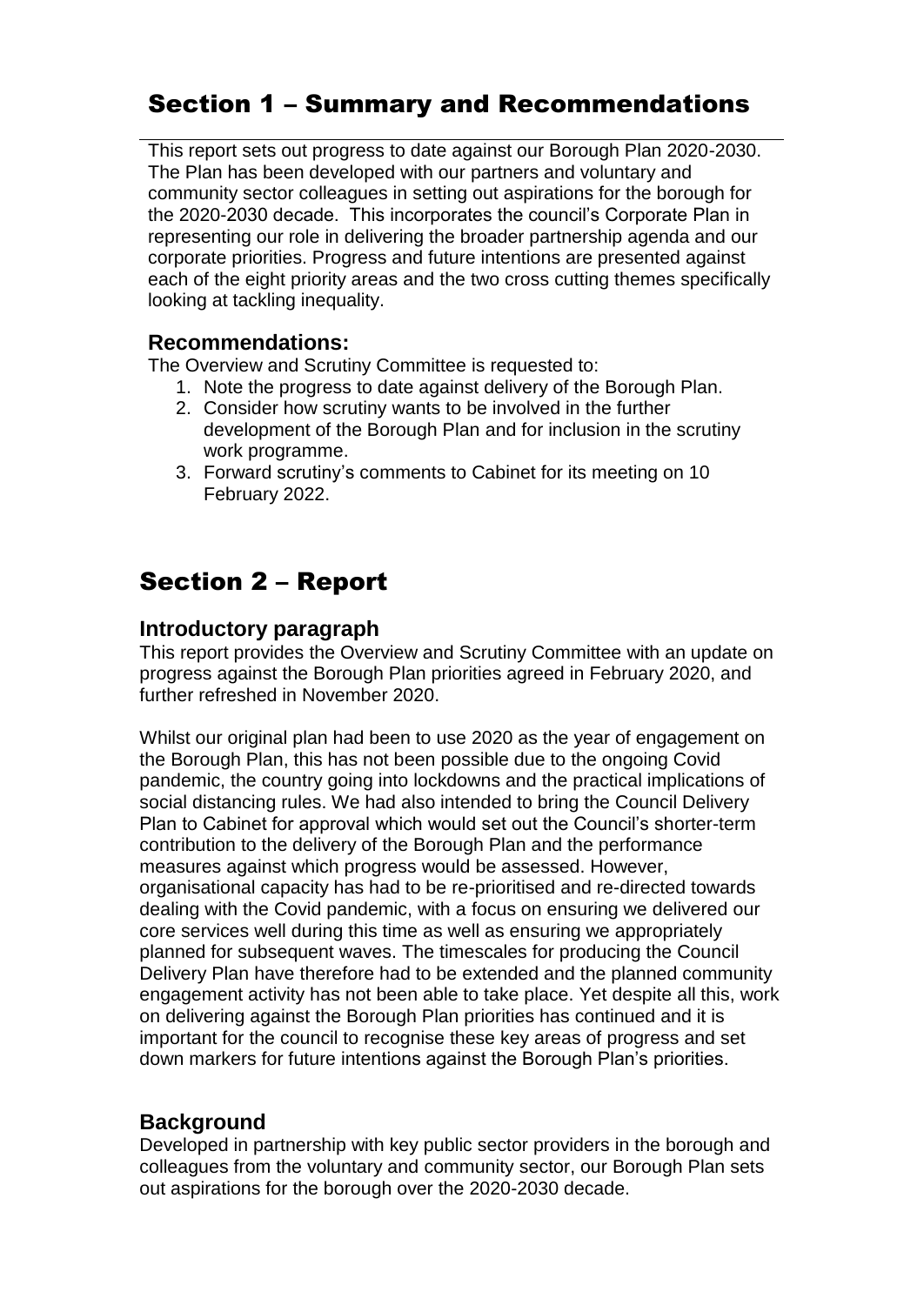The Council approved the draft Borough Plan in February 2020 just before the pandemic took hold and we refreshed the Plan in November 2020 to take account of the impact of the pandemic on our borough and how we will recover from it, as well as the inequalities highlighted by the work supporting Black Lives Matter and the broader race equality agenda.

We worked with partners to develop collective priorities for the borough, based on feedback received from the people of Harrow in our annual residents' survey. There are three foundations for maintenance / incremental improvement and five priorities presenting a significant challenge / requiring step-change improvement, in addition to the two cross cutting themes that were identified in last year's refresh of the Borough Plan. These priorities are set out below.



**Cross cutting themes:** 

- **Tackling disadvantage**
- **Tackling racial disproportionality**

We had anticipated engaging residents, businesses, communities and other interested parties, in developing this vision and turning it into reality during 2020. However with the ongoing pandemic and the council and partners' focus on responding to this and recovery, we have had to pause this intention. Nevertheless, we have used the Borough Plan to drive our partnership response to Covid-19 and used the partnership principles to guide our recovery, as the report on key achievements demonstrates. We will continue to shape the borough's priorities through the pandemic and beyond.

It is clear that tackling the impact of the pandemic is going to be a long-term issue, creating significant demands on council capacity and that of our partners. The activity that we are now undertaking to contribute to the Borough Plan has a large Covid-recovery dimension to it.

#### **Current situation**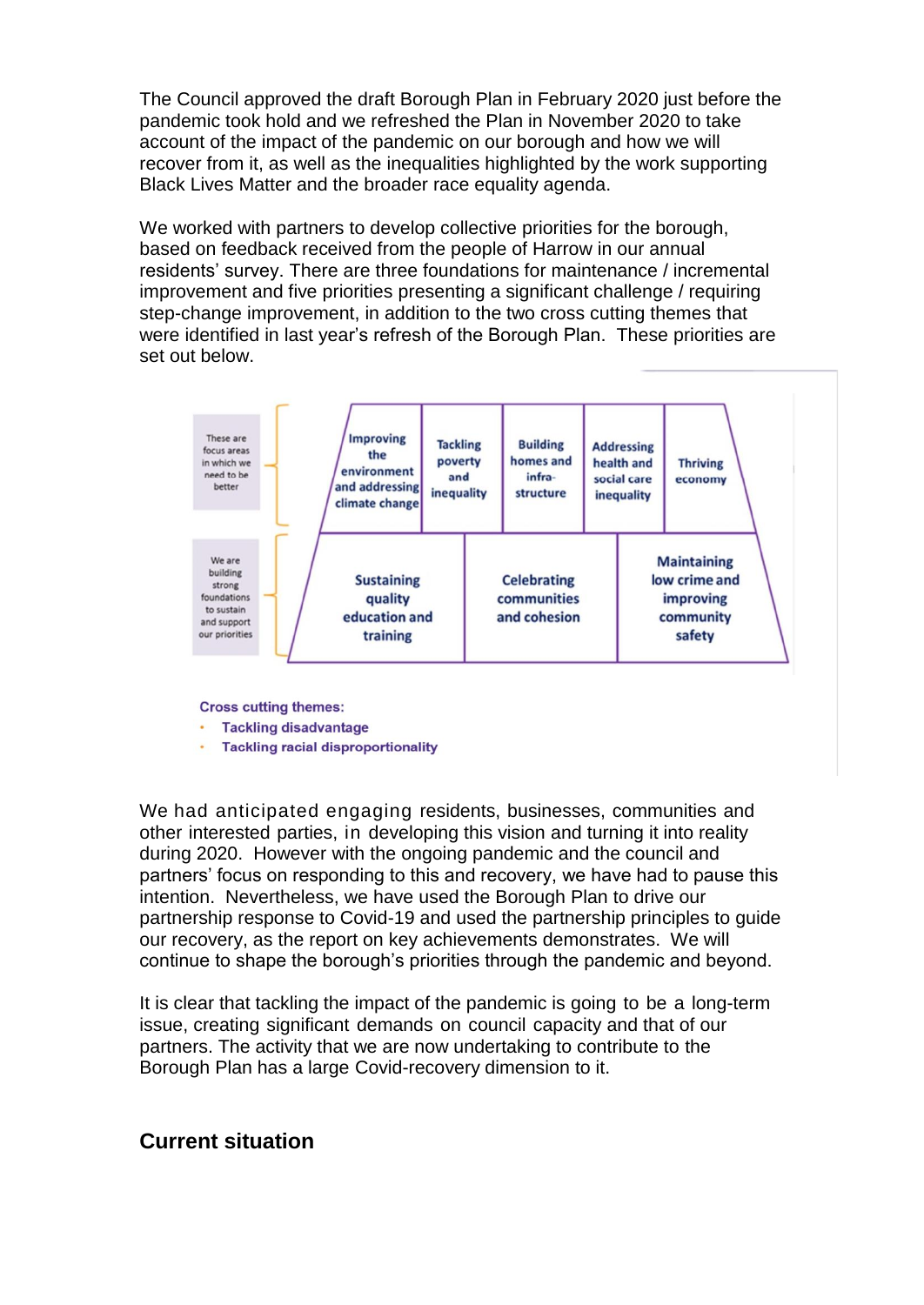Since approving the Borough Plan priorities in February 2020 and despite the challenges that Covid has presented, we have managed to make progress in all areas of the Borough Plan:

#### **1. Improving the environment and addressing climate change:**

- Funding secured through the Public Sector Decarbonisation Scheme sees Harrow deliver energy related works at six schools and corporate sites. Measures include retrofitting commercial scale air source heat pumps to council owned public buildings (significantly reducing or eliminating those sites' gas heating requirements), heat pump installations, insulation, solar panels and LED lighting upgrades.
- All of our school and council electricity supplies are now being procured on a green tariff.
- Secured Green Homes Grant funding from Government to retro-fit 130 low-income households with energy saving measures.
- Worked closely with community groups to complete (in 2021) major works to Headstone Manor Park which increase biodiversity, improve resilience against flooding and encourage better wildlife, complementing the improvement works at the museum and café.
- Installed ground source heating pumps at three sheltered housing schemes costing £1.7m, with more planned, to significantly reduce carbon emissions and reduce residents' heating bills.
- Made significant investment in fighting flytipping identifying the top 20 hot spot areas in the borough and assigning crews to work intensively in these hotspot areas.
- Invested £300k for a Priority Enforcement Team and introduced area based enforcement teams which provide capacity to deal with emerging issues and demands in ward areas, meeting specific needs on a ward basis.

#### **2. Tackling poverty and inequality**

- Established Community Hub and Help Harrow platforms which continue to support the most vulnerable in our communities with support, advice and food supplies. During the two waves in 2020, we made over 70,000 call outs to residents and nearly 7,000 food deliveries.
- Worked closely with NHS partners to ensure Harrow has one of the most successful vaccination rates across NW London.
- Grants totalling £67m have been given to around 2,500 local businesses, to support them through the pandemic.
- Commissioned Citizens Advice Harrow to expand the borough's debt advice service.
- Working with schools and Young Harrow Foundation to run a very successful Holiday and Food Activity Programme providing over 3,000 vulnerable children with food and activities over the school holidays.
- Delivering the Household Support Fund to continue funding nearly 6,000 pupils with free school meals over winter school holidays and providing a further 9,000 vulnerable households with supermarket vouchers.
- Selective licensing schemes operate in some areas of the borough to ensure residential accommodation is safe, well maintained, and of good quality.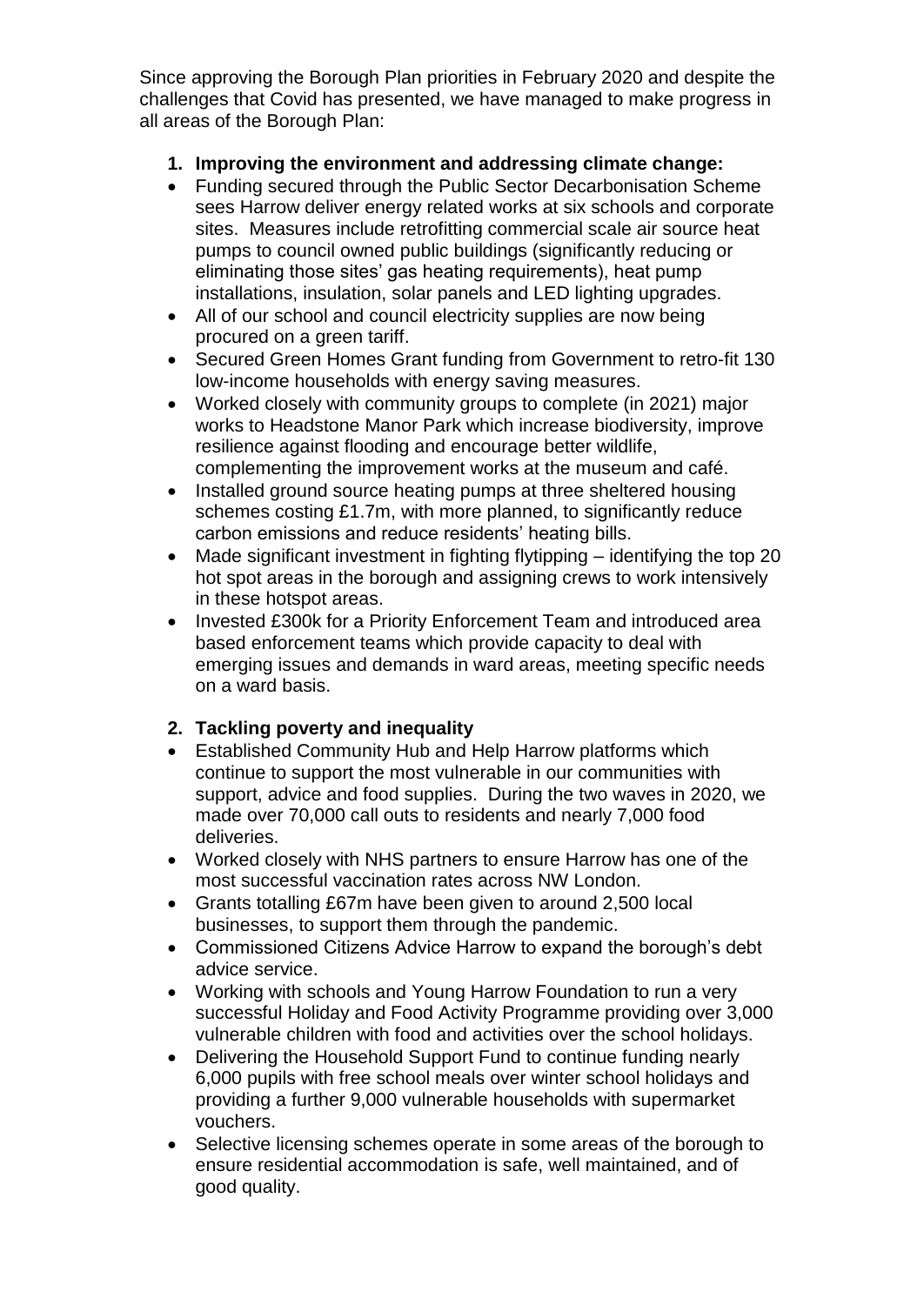- **3. Building homes and infrastructure**
- Harrow Strategic Development Partnership between the council and Wates established and is the largest investment and development opportunity Harrow has seen.
- Redevelopment of three core sites Byron Quarter, Peel Road, Poets Corner - will create housing, jobs and other opportunities.
- Council's major development at Forward Drive in Wealdstone is nearing completion, delivering an office building designed to provide the council with modern, collaborative and flexible workplace environment for staff and integrated service providers.
- Grange Farm Regeneration has continued, with Phase 1 on site delivering 89 new affordable homes, and a further 485 new homes being built around green space and community facilities.
- Town Centre developments through the High Street Fund and broader work in to improve Wealdstone.
- Council is partnering with broadband providers to enable digital connectivity and install superfast broadband to all council estates and blocks with vulnerable residents eligible for free broadband deals.

### **4. Addressing Health and Social Care Inequality**

- The partnership relationship between the council and local NHS is one of the best in London, with the collective response to the pandemic being used as catalyst for this.
- Through the Harrow Conversation, partners all signed up to support integration. The Integrated Care Partnership's 100-day plan was agreed in September 2021 and progress through new workstreams and work programmes monitored by the Joint Management and Health and Wellbeing Boards.
- Established an Independent Discharge Hub, staffed by all partners, during the pandemic which sees the transition of patients back into the community in the most efficient pathway.
- In-depth work on reducing health inequalities and improving outcomes for those with long term conditions (e.g. diabetes, hypertension, obesity) has led to designing more appropriate interventions and culturally appropriate services. The Harrow East pilot rolled out initiatives on access to primary care, immunisation and antenatal care, predominantly in the Romanian community.
- Established a Care Providers Support Group to support domiciliary care providers and care homes, initially with Covid-related issues but continuing as an ongoing resource to respond to the needs of the care economy and support care providers.
- Successful testing and vaccination programmes and messaging, enabled by close work between the council, NHS, pharmacies, VCS, and schools.
- Much work on community engagement to build trust and confidence during the initial stages of the pandemic (e.g. with community leaders in Harrow's Black Communities) is now able to be taken forward in areas beyond Covid in conversations about wider health issues.
- **5. Thriving Economy**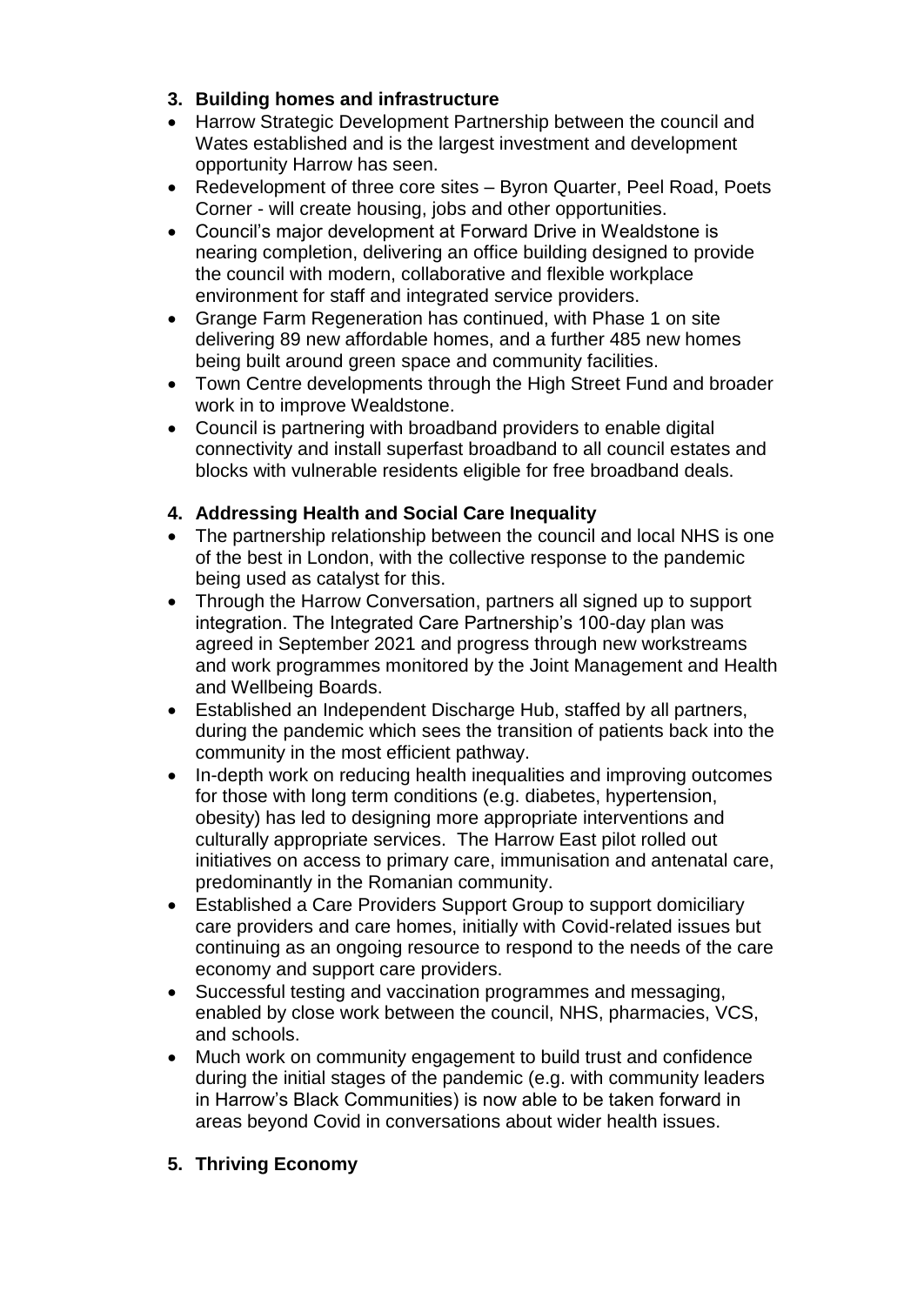- The Harrow Economic Strategy 2021-2030 was adopted in July 2021 and will support the economic recovery from Covid.
- Around £70m has been provided in business grants to provide financial relief and support businesses that have suffered as a result of trade restrictions through the pandemic.
- £7.8m has been secured to support district and metropolitan town centres.
- £1.4m in funds has been secured to increase the number of residents supported through skills and employment programmes.
- Providing employment brokerage through the Kickstart scheme, we have offered 80 apprenticeships across the council, small businesses and the VCS in the borough to young people aged between 16 and 24.
- Business Skills Accelerator programme helps 250 local micro businesses
- Traders' associations are being established across district centres and we have helped high streets bounce back from the pandemic by investing in improvements that make them safer, more vibrant and more desirable to visit, spend time and shop.

#### **6. Sustaining quality education and training**

- A sector led response to pandemic with schools staying open in Harrow throughout Covid to support vulnerable children and key workers.
- Supporting the needs of children and young people with Special Educational Needs and Disability a key focus of recovery from the pandemic with additional investment agreed.
- Council and schools worked together to make sure funding was distributed for children eligible for free school meals over school holidays.
- Vaccination programme for 12-15 year olds successfully rolled out in secondary schools.
- Standards of educational outcomes broadly maintained despite impact of lockdowns.
- Learn Harrow piloted Ofsted's new set of standards for quality of online delivery during the pandemic, doubling its funding, capacity to deliver and achieving all intended outcomes set.
- 'How Are You' survey carried out in 25 schools and two colleges to understand the health and wellbeing of over 6,000 pupils in the borough.
- **7. Celebrating communities and cohesion**
- Proactively supported communities through Covid with well-attended webinars, engagement and the community champions programme.
- Through the Covid Awareness Fund, over 50 organisations have been funded to build understanding and support positive messaging on Covid and vaccinations to Harrow's diverse community, and ensure regular dialogue on community needs and co-producing community solutions.
- Building on the impetus given to work in tackling inequalities by the Black Lives Matter movement, we heightened our work with communities of Black heritage, bringing groups together on a single platform at two meetings to focus on improving inequality and health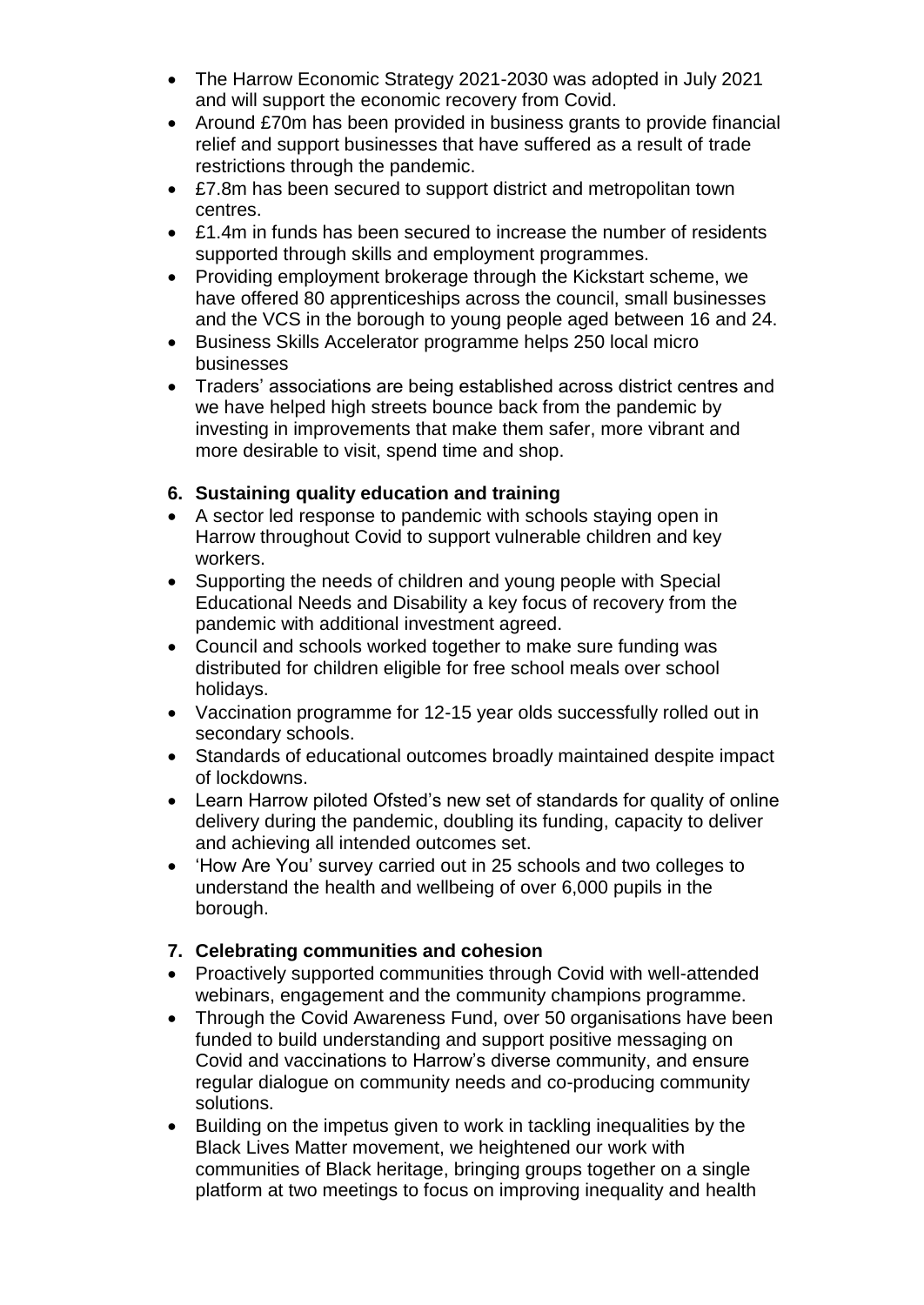inequalities. The ICP subsequently funded an Engagement Commission, delivered by Voluntary Action Harrow, to follow up issues with communities.

- Through the Home Office's Afghan resettlement programmes (the Afghan Relocation and Assistance Policy and the Afghan Citizens Resettlement Scheme), working to match evacuated Afghan families suitable properties, and welcome, integrate and resettle them in the Harrow community.
- Wealdstone Action Group has continued to support local engagement with the community and businesses to make sure that the installation of lights, a mural, TfL infrastructure and footbridge were what the local community wanted.

#### **8. Maintaining low crime and improving community safety**

- Partnership with the Police at operational level was very effective during lockdown.
- The Youth Offending Board and partnership working across the Violence, Vulnerability and Exploitation space continues to operate effectively.
- Safer Harrow has renewed its commitment to tackle Domestic Abuse and Violence Against Women and Girls (VAWG) and improve commissioning arrangements. Safer Harrow has established a VAWG sub-group to progress a multi-agency approach to VAWG and increase connectivity between agencies.
- Stopping domestic abuse remains a key priority and we have invested further in domestic abuse services to support victims and children to access specialist support.
- Our New Pathways Partnership brings together statutory partners, the VCS and schools to achieve positive change for children and young people through contextual safeguarding and early intervention. Projects commissioned include tackling the disproportionate impact of exclusions on Black boys, parenting programmes and supporting girls at high risk of Child Sexual Exploitation.

## **Ward Councillors' Comments**

The Borough Plan affects all wards and has been developed with full engagement of all Cabinet members.

## **Financial Implications**

The Borough Plan accompanies the Council's Medium Term Financial Strategy (MTFS) for Cabinet and Council approval. The financial implications of delivering the Borough Plan are therefore supported through the MTFS, and the financial risks to delivery are covered in the Risk Management section above. Where there are financial implications arising from delivery of the major programmes of work supporting the Borough Plan these will be addressed in the relevant reports to Cabinet on those specific pieces of work or projects.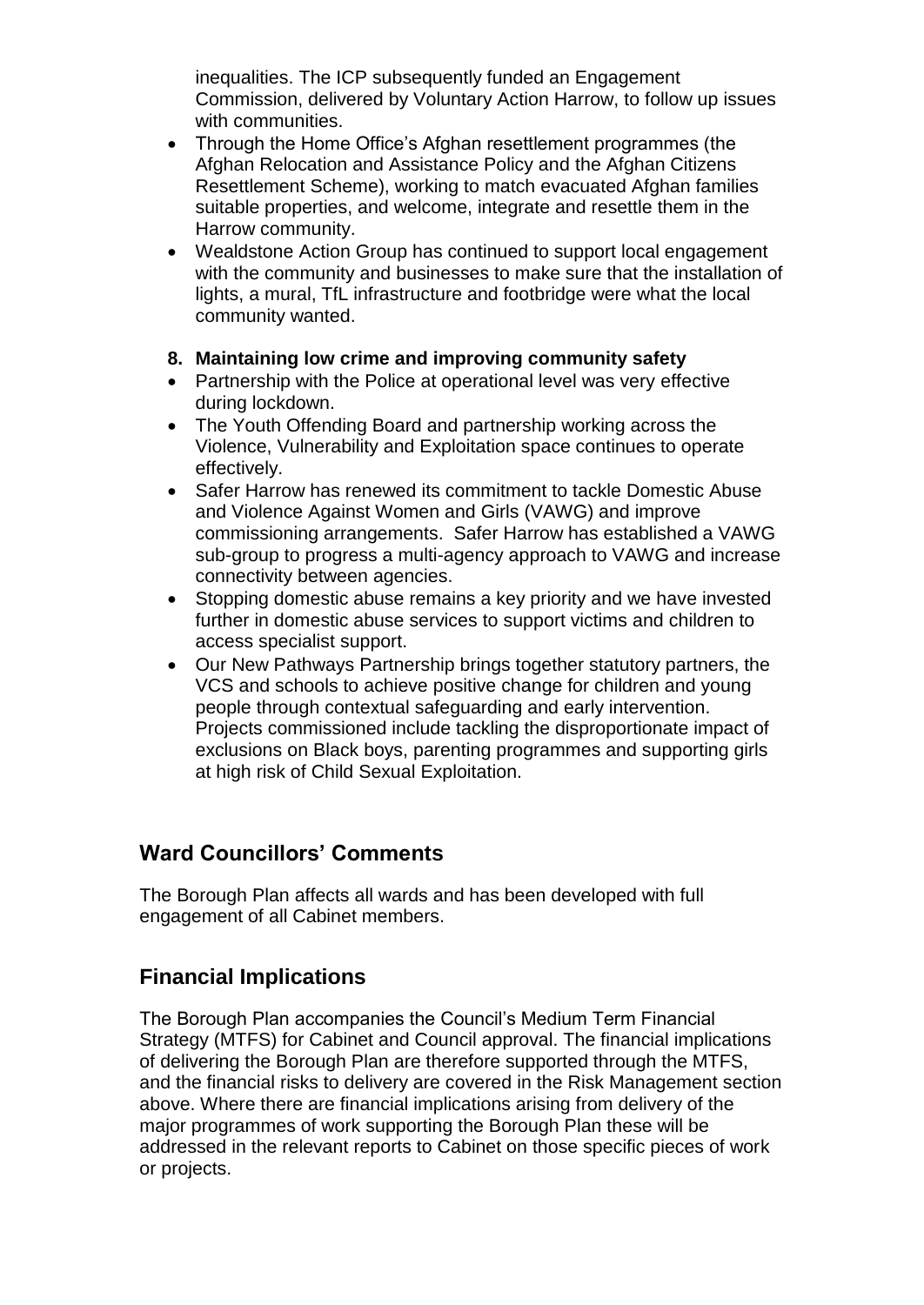#### **Performance Issues**

Given the organisational stretch in capacity posed by the ongoing pandemic, the refresh of the performance framework to reflect the priorities within the Borough Plan is currently paused. We will continue work to re-cast the measures and targets under the eight priorities and identify new and appropriate performance measures for the cross-cutting themes. This will feed into a fully refreshed performance framework to be implemented alongside the Council Delivery Plan which will be developed in the 2022/23 year.

#### **Environmental Implications**

There are no environmental implications from the proposed recommendations, other than to note the ambition to respond to the Climate Emergency.

#### **Risk Management Implications**

Risks included on corporate or directorate risk register? **Yes**  Specific risks relating to the delivery of the Borough Plan priorities themselves are contained either within the corporate or directorate risk registers.

Separate risk register in place? **No**

The relevant risks contained in the register are attached/summarised below. **Yes** (Corporate Risk Register)

The following key risks should be taken into account when agreeing the recommendations in this report:

| <b>Risk Description</b>                                                                 | <b>Mitigations</b>                                                                                                                                                                                                                        | <b>RAG</b><br><b>Status</b> |
|-----------------------------------------------------------------------------------------|-------------------------------------------------------------------------------------------------------------------------------------------------------------------------------------------------------------------------------------------|-----------------------------|
| These are not the<br>most appropriate<br>priorities for the<br>Council                  | There is nothing to suggest a change<br>in priorities or direction since the<br>Borough Plan priorities were<br>refreshed in November 2020.<br>Members and partners have been<br>$\bullet$<br>engaged as part of drafting this<br>report. | Green                       |
| <b>O&amp;S</b> comments<br>and future<br>involvement not<br>appropriately<br>considered | The report is being considered by the<br>Overview and Scrutiny Committee on<br>8 February with the outcomes and<br>comments being referred on to<br>Cabinet along with this report.                                                       | Green                       |
| The Borough<br>Plan does not<br>have full support<br>of Council                         | Cabinet to agree recommendation to<br>refer plan to Council.<br>To be presented to Council 24<br>February 2022.                                                                                                                           | Green                       |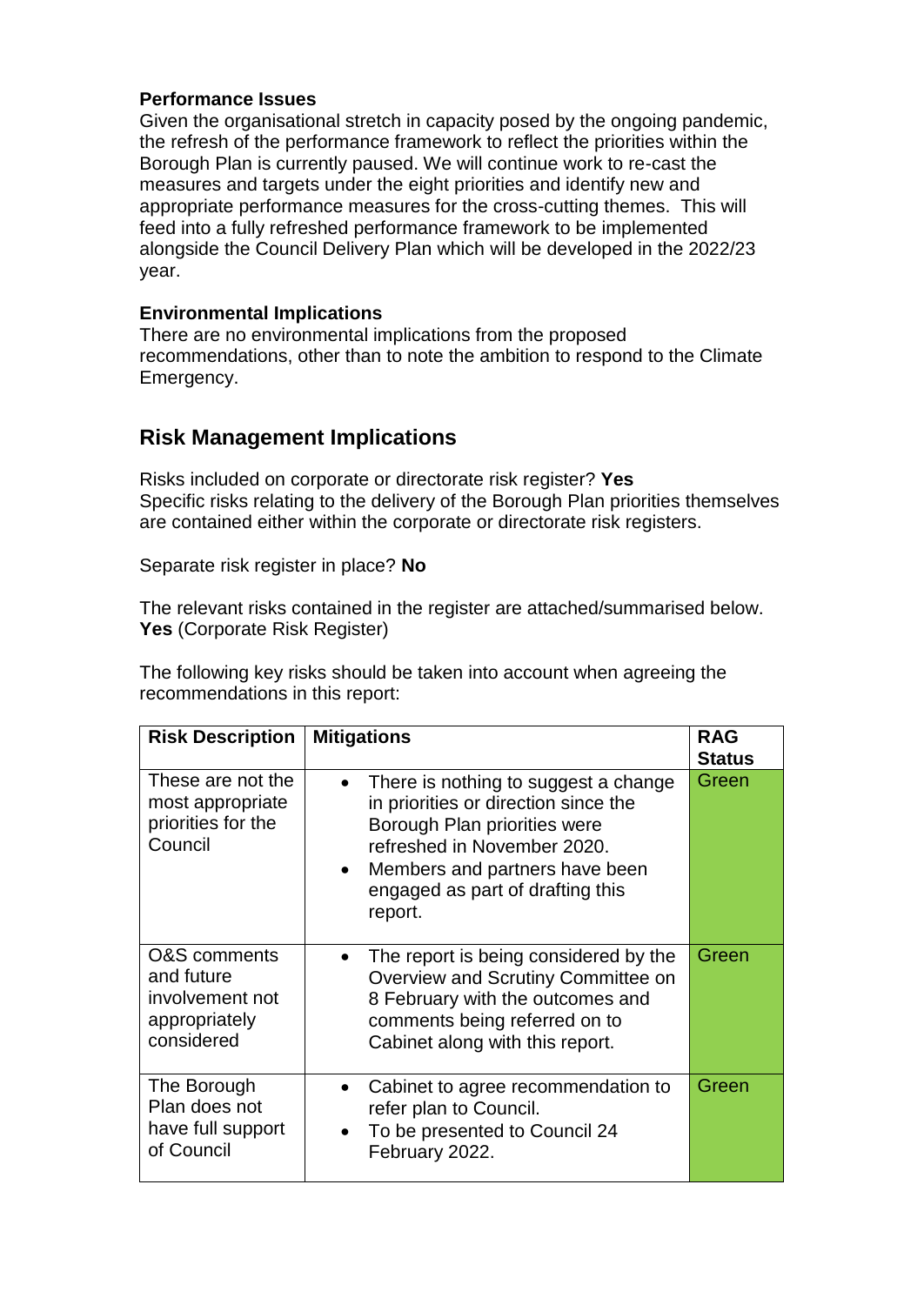| The Borough<br>Plan is<br>unaffordable                                                                                                                                                                                                                                                                                                           |                                                  | Ability to deliver the council's<br>approved MTFS over the next three<br>years - most of the delivery against<br>the Borough Plan priorities is heavily<br>reliant on the budget position over the<br>next 2-3 years<br>The Council's draft budget for<br>2022/23 (Cabinet - December 2021)<br>required the use of £15.7m reserves<br>to balance the 2021/22 budget,<br>leaving a funding gap of £14.8m over<br>the MTFS. The final budget to<br>Cabinet in February 2022 will not<br>have a material impact on the MTFS<br>funding gap. The Council must now<br>prepare a robust Financial Strategy to<br>address the MTFS funding gap in<br>preparation for the incoming<br>Administration in May 2022. This may<br>require a re-prioritisation against the<br>proposed eight priorities. | Red          |
|--------------------------------------------------------------------------------------------------------------------------------------------------------------------------------------------------------------------------------------------------------------------------------------------------------------------------------------------------|--------------------------------------------------|---------------------------------------------------------------------------------------------------------------------------------------------------------------------------------------------------------------------------------------------------------------------------------------------------------------------------------------------------------------------------------------------------------------------------------------------------------------------------------------------------------------------------------------------------------------------------------------------------------------------------------------------------------------------------------------------------------------------------------------------------------------------------------------------|--------------|
| Lack of strategic<br>leadership<br>capacity - caused<br>by the impact of<br>the pandemic<br>and lack of<br>capacity at all<br>levels poses a<br>significant risk to<br>delivery in terms<br>of limiting our<br>ability to<br>undertake<br>engagement<br>activity and<br>diverting<br>resource and<br>capacity away<br>from Borough<br>Plan work. | $\bullet$<br>$\bullet$<br>$\bullet$<br>$\bullet$ | We worked with partners to develop<br>collective priorities for the borough,<br>based on feedback received from the<br>people of Harrow in our annual<br>residents' survey.<br>Dedicated business planning<br>meetings for the organisation's<br>strategic leaders (CSB and Cabinet)<br>creating time & space for strategic<br>planning.<br>Director of Strategy post refocused to<br>include partnership development<br>Staff leadership and management<br>programmes rolled out.<br>New/refreshed Organisational<br>Development strategy in place.<br>Additional programme management<br>support in place.                                                                                                                                                                                | <b>Red</b>   |
| The delay in the<br>production of the<br><b>Council Delivery</b><br>Plan poses risk to<br>our ability to be<br>able to monitor<br>delivery and<br>demonstrate<br>progress against                                                                                                                                                                | $\bullet$<br>$\bullet$<br>$\bullet$              | Continue work to re-cast the<br>measures and targets under the eight<br>priorities.<br>Identify new and appropriate<br>performance measures for the cross-<br>cutting themes.<br>Use this to feed into a fully refreshed<br>performance framework to be<br>implemented alongside the Council                                                                                                                                                                                                                                                                                                                                                                                                                                                                                                | <b>Amber</b> |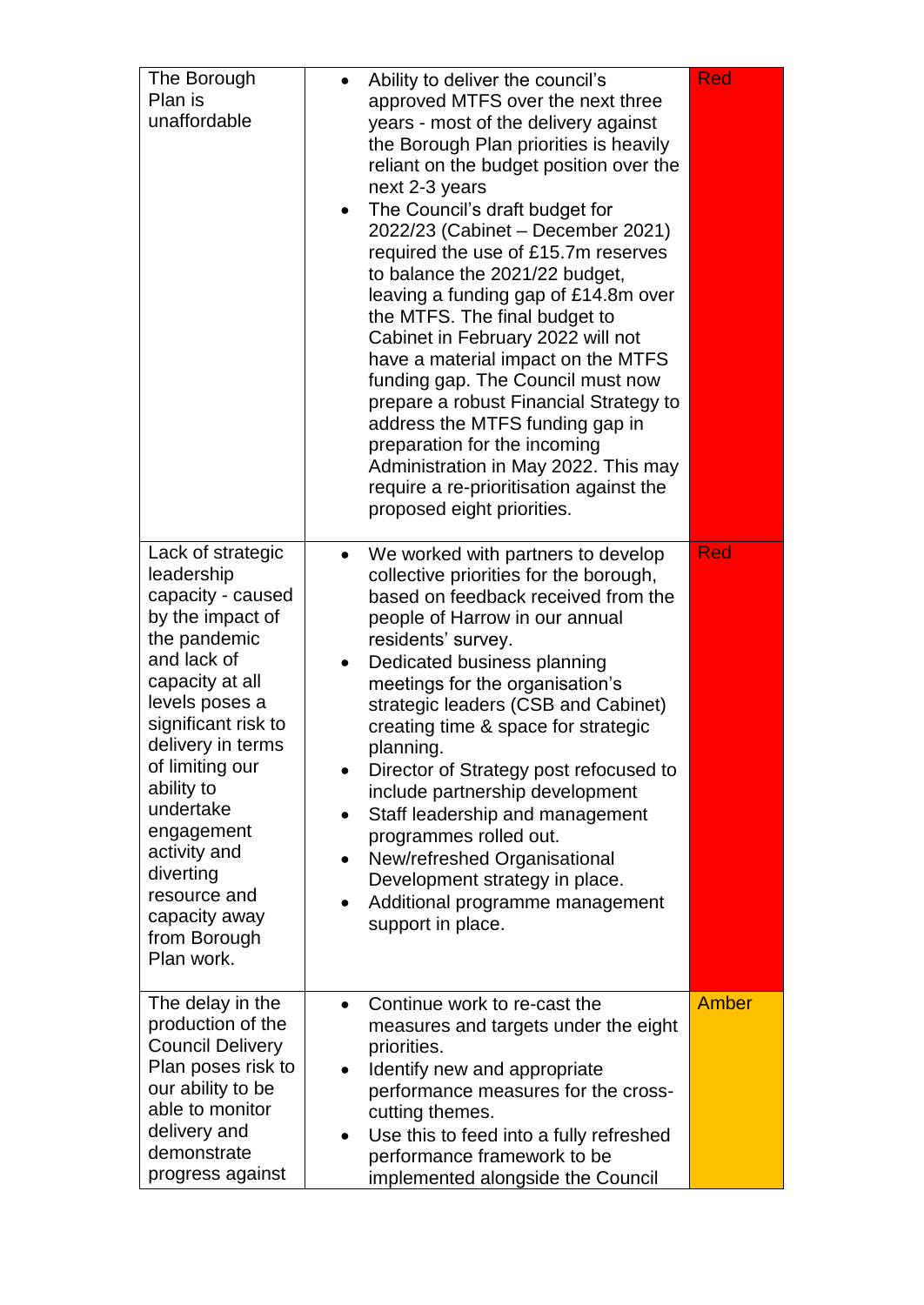## **Equalities implications / Public Sector Equality Duty**

Delivery of a Borough Plan will support delivery of our equalities duties across the borough. The themes that cut across each of the priorities explicitly address tackling socio-economic disadvantage, inequality and racial disproportionality. There is a focus on improving outcomes for lower attaining groups across each of our priorities, as the review of the key achievements and the future intentions has highlighted.

Performance measures established over the next year as part of the Borough Plan development process will enable monitoring of the narrowing of gaps and the improvements achieved in addressing inequality. Multiple datasets support identification of those groups who are not experiencing the same level of outcomes as others, enabling specific and targeted plans to be developed over the 10-year delivery window to improve outcomes.

Whilst there is much that can be done working in partnership across the borough, there are many aspects of addressing inequality that cannot be driven purely within Harrow - in these instances we will work with and lobby others to support delivery of our bold plans.

## **Council Priorities**

This report sets out the reaffirmation of the existing Corporate Priorities and details progress made on each of them.

## Section 3 - Statutory Officer Clearance

#### **Statutory Officer: Dawn Calvert**

Signed by the Chief Financial Officer

**Date: 31 January 2022**

### **Statutory Officer: Caroline Eccles**

Signed on behalf of the Monitoring Officer

### **Date: 31 January 2022**

**Chief Officer: Alex Dewsnap** Signed by the Director of Strategy and Partnerships